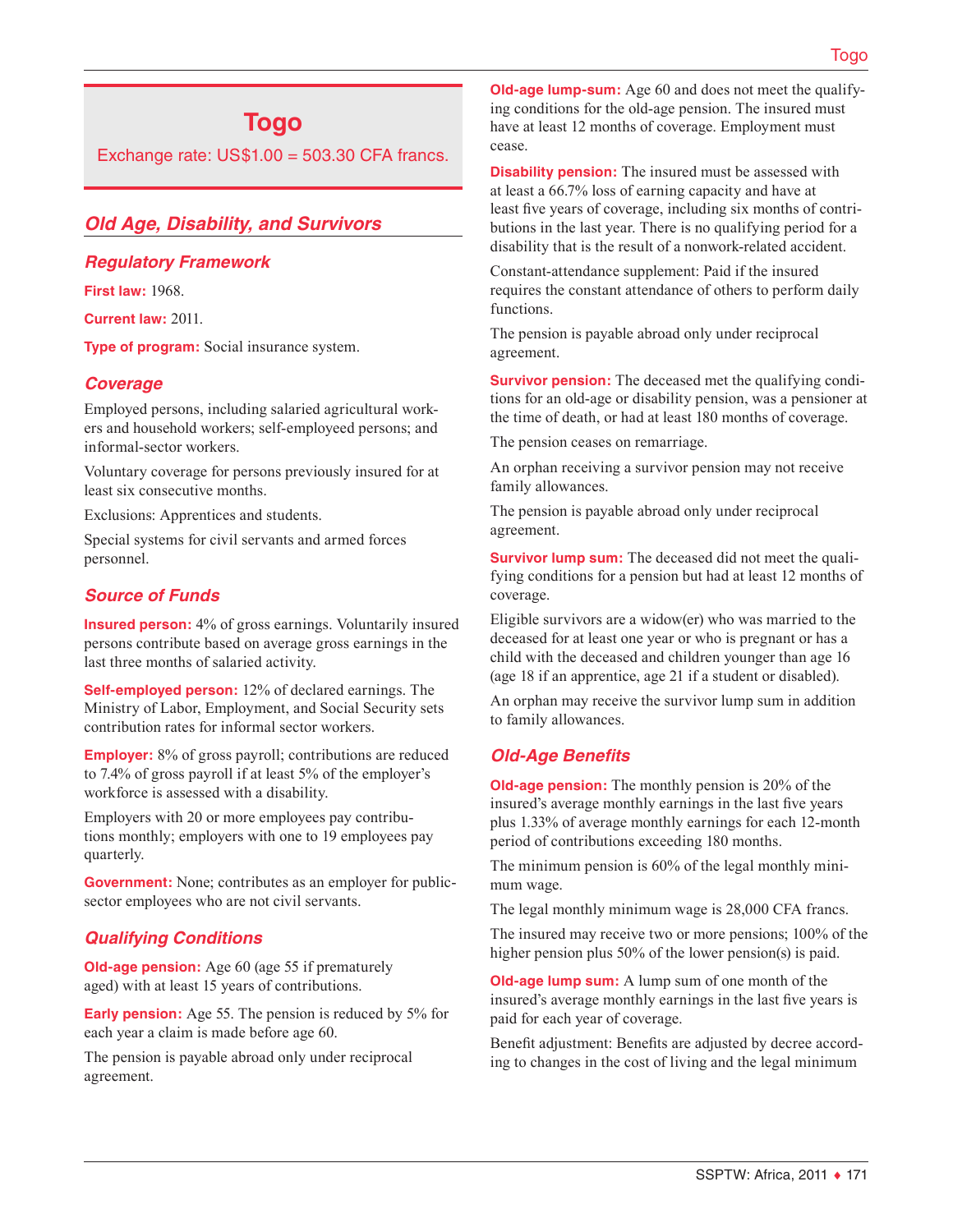wage, depending on the financial resources of the system. (The last adjustment was made in 1997.)

# *Permanent Disability Benefits*

**Disability pension:** The monthly pension is 20% of the insured's average monthly earnings in the last five years plus 1.33% of average monthly earnings for each 12-month period of contributions exceeding 180 months. The insured is credited with a six-month contribution period for each year before the normal retirement age that the claim is made.

The minimum pension is 60% of the legal monthly minimum wage.

The legal monthly minimum wage is 28,000 CFA francs.

Constant-attendance supplement: 50% of the insured's pension is paid.

The insured may also receive disability benefits under the work injury program. The total amount received is 100% of the work injury disability pension plus the portion of the nonwork injury disability pension that exceeds this amount.

The disability pension ceases at age 60 and is replaced by an old-age pension of the same value.

The insured may be required to undergo medical examinations by a doctor approved or designated by the National Social Security Fund.

Benefit adjustment: Benefits are adjusted by decree according to changes in the cost of living and the legal minimum wage, depending on the financial resources of the system. (The last adjustment was made in 1997.)

# *Survivor Benefits*

**Survivor pension:** 50% of the monthly pension the deceased received or would have been entitled to receive at the time of death is paid to an eligible widow(er). If there is more than one widow, the pension is split equally.

**Orphan's pension:** 25% of the monthly pension the deceased received or would have been entitled to receive at the time of death is paid to each eligible orphan; 40% to each full orphan.

The value of the orphan's pension must not be less than the value of family allowances.

All survivor benefits combined must not exceed 100% of the pension the deceased received or would have been entitled to receive at the time of death.

The insured may also receive survivor benefits under the work injury program. The total amount received is 100% of the work injury survivor pension plus the portion of the nonwork injury survivor pension that exceeds this amount.

**Survivor lump sum:** A lump sum of one month of the pension the deceased would have been entitled to receive with

at least 180 months of coverage is paid for each six-month period of coverage.

Benefit adjustment: Benefits are adjusted by decree according to changes in the cost of living and the legal minimum wage, depending on the financial resources of the system. (The last adjustment was made in 1997.)

# *Administrative Organization*

Ministry of Labor, Employment and Social Security provides general supervision.

National Social Security Fund, managed by a tripartite council and a director, administers the program.

# *Sickness and Maternity*

# *Regulatory Framework*

**First law:** 1956.

**Current law:** 2011.

**Type of program:** Social insurance system. Maternity benefits only.

### *Coverage*

Employed persons, including salaried agricultural workers and household workers; self-employeed persons; and informal-sector workers.

Exclusions: Apprentices and students.

Special systems for civil servants and armed forces personnel.

# *Source of Funds*

**Insured person:** None.

**Self-employed person:** See source of funds under Family Allowances.

**Employer:** See source of funds under Family Allowances.

**Government:** None.

# *Qualifying Conditions*

**Cash sickness benefits:** No statutory benefits are provided. (The labor code requires employers to provide paid sick leave.)

**Cash maternity benefits:** The insured woman must have at least 12 months of coverage before the expected date of childbirth.

Benefits are payable abroad only under reciprocal agreement.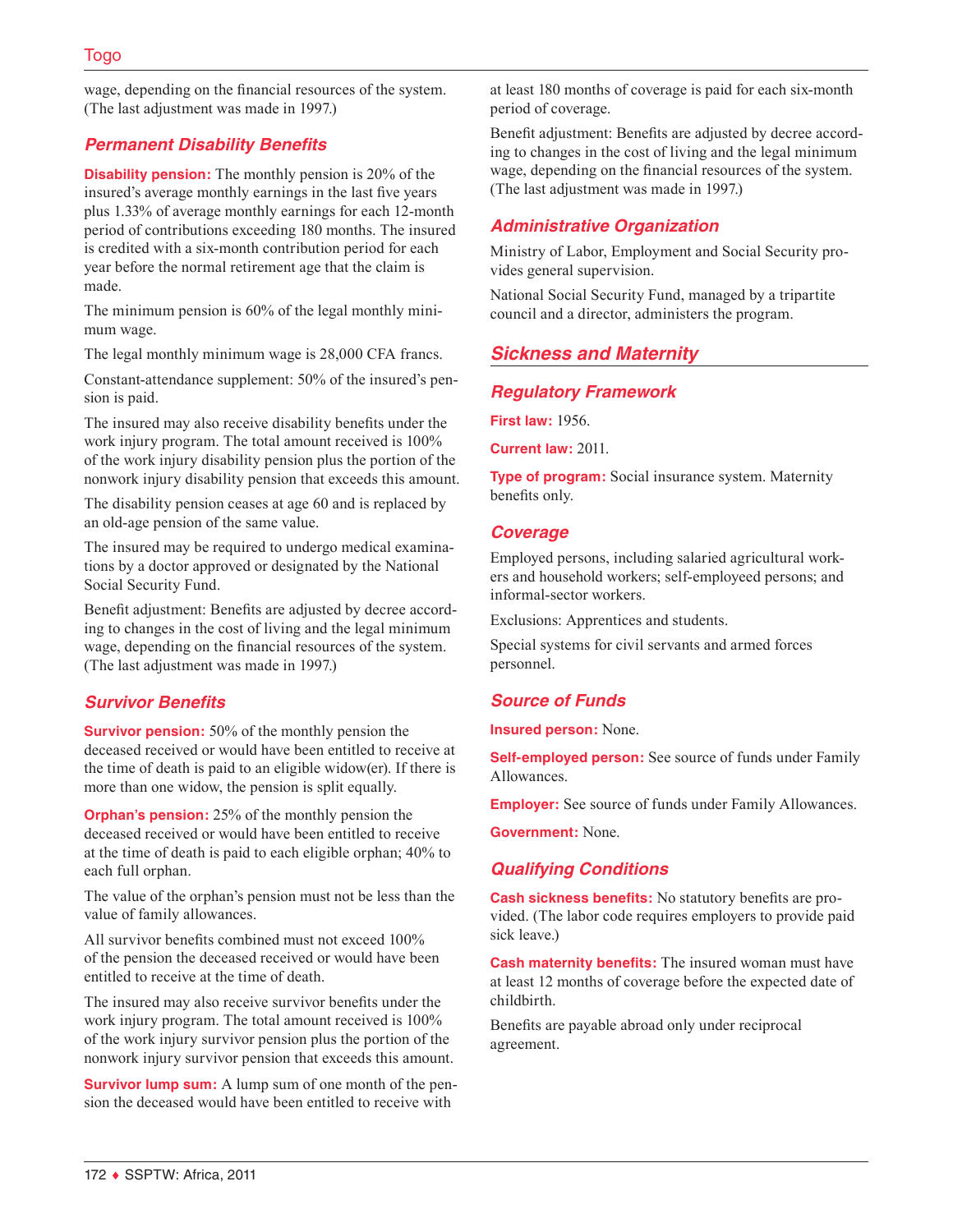## *Sickness and Maternity Benefits*

**Sickness benefit:** No statutory benefits are provided. (The labor code requires employers to provide paid sick leave.)

**Maternity benefit:** The daily benefit is 100% of the insured's average daily wage in the last three months (the employer pays 50% of the benefit). The benefit is paid for up to eight weeks before and six weeks after the expected date of childbirth; may be extended up to three weeks if there are complications arising from pregnancy or childbirth.

### *Workers' Medical Benefits*

No statutory benefits are provided. (The labor code requires employers to provide certain medical services.)

### *Dependents' Medical Benefits*

No statutory benefits are provided. (Some health care and welfare services are provided to mothers and children under Family Allowances.)

### *Administrative Organization*

Ministry of Labor, Employment and Social Security provides general supervision.

National Social Security Fund, managed by a tripartite council and a director, administers the program.

# *Work Injury*

#### *Regulatory Framework*

**First law:** 1964.

**Current law:** 2011.

**Type of program:** Social insurance system.

### *Coverage*

Employed persons, including agricultural salaried workers, household workers, self-employed persons, casual and temporary workers, civil servants temporarily assigned to work for a public company, and apprentices and students in occupational schools.

Exclusions: Informal-sector workers.

Special system for civil servants.

### *Source of Funds*

**Insured person:** None.

**Self-employed person:** 2.5% of declared earnings.

**Employer:** 2.5% of gross payroll.

Employers with 20 or more employees pay contributions monthly; employers with one to 19 employees pay quarterly.

**Government:** None; contributes as an employer for publicsector employees who are not civil servants.

# *Qualifying Conditions*

**Work injury benefits:** There is no minimum qualifying period. Accidents that occur while commuting to and from work are covered.

## *Temporary Disability Benefits*

66.7% of the insured's average daily wage in the last three months is paid from the day after the disability began until full recovery or certification of permanent disability. The benefit may be paid weekly or monthly.

### *Permanent Disability Benefits*

**Permanent disability pension:** If the insured is assessed with a total disability, 85% of the insured's average earnings in the three months before the disability began is paid.

Partial disability: A percentage of the full pension is paid according to the assessed degree of disability; if the assessed disability is less than 15%, a lump sum of three years of pension is paid.

Constant-attendance supplement: If the insured requires the constant attendance of others to perform daily functions, 50% of the disability pension is paid.

The pension may be partially converted to a lump sum after receiving the pension for five years.

The insured may also receive disability benefits under the old-age, disability, and survivors program. The total amount received is 100% of the work injury disability pension plus the portion of the nonwork injury disability pension that exceeds this amount.

The insured may receive work injury permanent disability pension in addition to the old-age pension under certain conditions.

The pension is paid monthly, quarterly, or annually, depending on its value.

The insured may be required to undergo medical examinations by a doctor approved or designated by the National Social Security Fund every six months during the first two years; thereafter, once a year.

Benefit adjustment: Benefits are adjusted by decree according to changes in the cost of living and the legal minimum wage, depending on the financial resources of the system. (The last adjustment was made in 1997.)

### *Workers' Medical Benefits*

Benefits include medical, dental, and surgical care; hospitalization; medicine; appliances; transportation; and rehabilitation.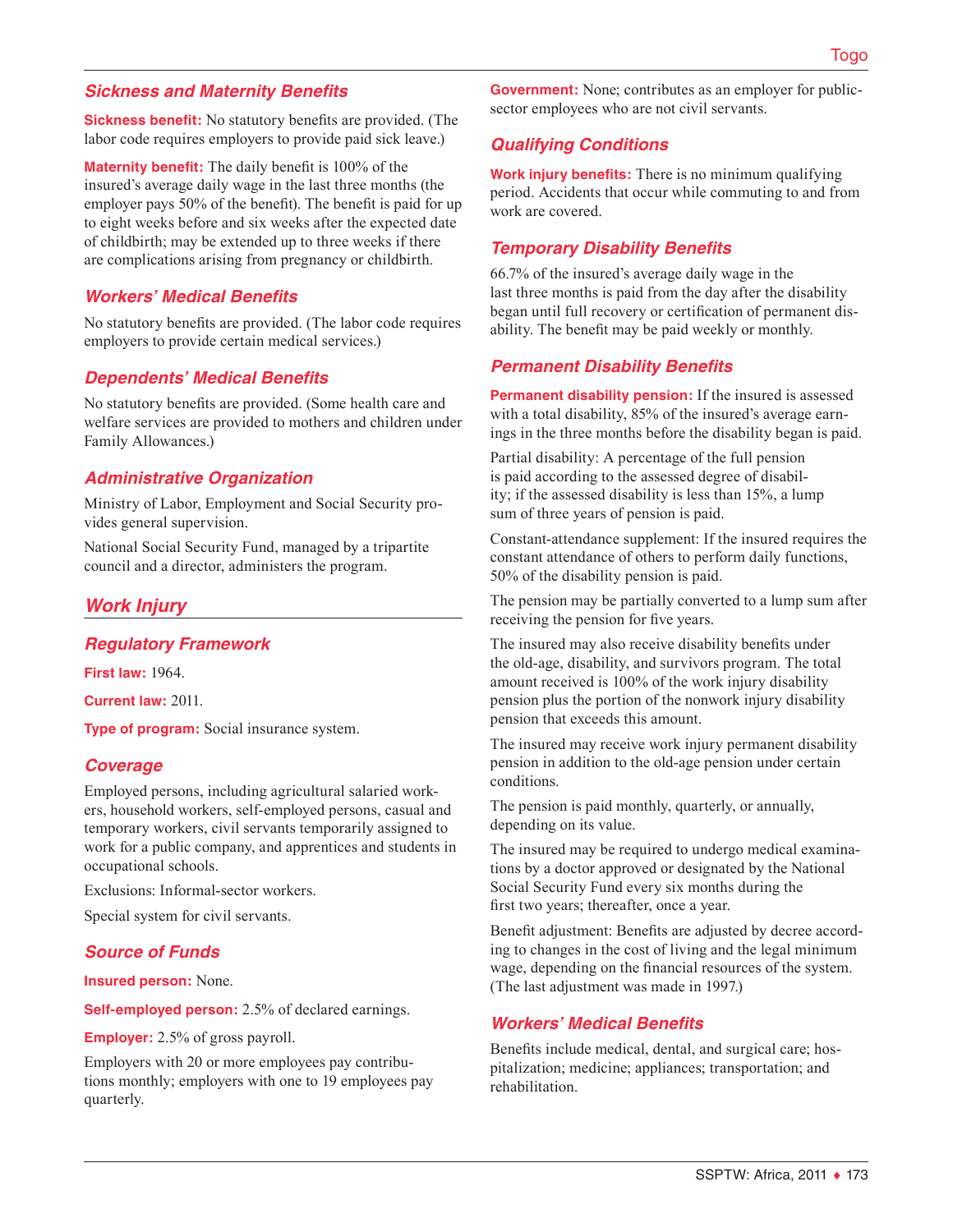# *Survivor Benefits*

**Survivor pension:** 50% of the deceased's average earnings in the three months before the date of the accident is paid to a widow(er).

Eligible survivors are a widow or a dependent, disabled widower who was married to the deceased before the date of the accident. If there is more than one widow, the pension is split equally.

The pension ceases on remarriage.

**Orphan's pension:** 40% of the deceased's average earnings in the three months before the date of the accident is paid to orphans younger than age 16 (age 21 if an apprentice, student or disabled).

**Dependent parent's and grandparent's pension:** 10% of the deceased's average earnings in the three months before the date of the accident is paid to each dependent parent and grandparent.

All survivor benefits combined must not exceed 100% of the deceased's total permanent disability pension.

The pension is paid monthly, quarterly, or annually, depending on its value.

An eligible survivor may receive survivor benefits under the old-age, disability, and survivors program. The total amount received is calculated using 100% of the work injury survivor pension plus the portion of the nonwork injury survivor pension that exceeds this amount.

**Funeral grant:** A lump sum of 30 days of the deceased's average earnings in the three months before the date of the accident is paid.

Benefit adjustment: Benefits are adjusted by decree according to changes in the cost of living and the legal minimum wage, depending on the financial resources of the system. (The last adjustment was made in 1997.)

# *Administrative Organization*

Ministry of Labor, Employment and Social Security provides general supervision.

National Social Security Fund, managed by a tripartite council and a director, administers contributions and benefits.

Employers must be insured against liability with the National Social Security Fund.

# *Family Allowances*

### *Regulatory Framework*

**First law:** 1956.

#### **Current law:** 2011.

**Type of program:** Employment-related system.

#### *Coverage*

Employed persons, including agricultural salaried workers, household workers, casual or temporary workers, certain pensioners and other recipients of social insurance benefits; self-employed persons; and informal sector workers.

Exclusions: Apprentices and students.

Special systems for civil servants and armed forces personnel.

# *Source of Funds*

**Insured person:** None.

**Self-employed person:** 6% of declared earnings. The Ministry of Labor, Employment, and Social Security sets contribution rates for informal-sector workers.

**Employer:** 6% of gross payroll.

The employer's contributions also finance maternity benefits under Sickness and Maternity.

Employers with 20 or more employees pay contributions monthly; employers with one to 19 employees pay quarterly.

**Government:** None; contributes as an employer for publicsector employees who are not civil servants.

# *Qualifying Conditions*

**Family allowances:** The child must be younger than age 16 (age 18 if an apprentice, age 21 if a student or disabled). The parent must have at least three consecutive months of employment and be currently working at least 15 days or 120 hours a month or receive other social insurance benefits.

The child must not receive an orphan's pension.

If a parent receives family allowances from the special system for civil servants, only the higher benefit amount is paid.

**Prenatal allowance:** The woman must undergo prescribed medical examinations.

Benefits are payable abroad only under reciprocal agreement.

# *Family Allowance Benefits*

**Family allowances:** 2,000 CFA francs a month is paid for each child, up to four; if a child is no longer eligible or dies, the benefit may be paid for up to two additional children. The benefits are paid every three months.